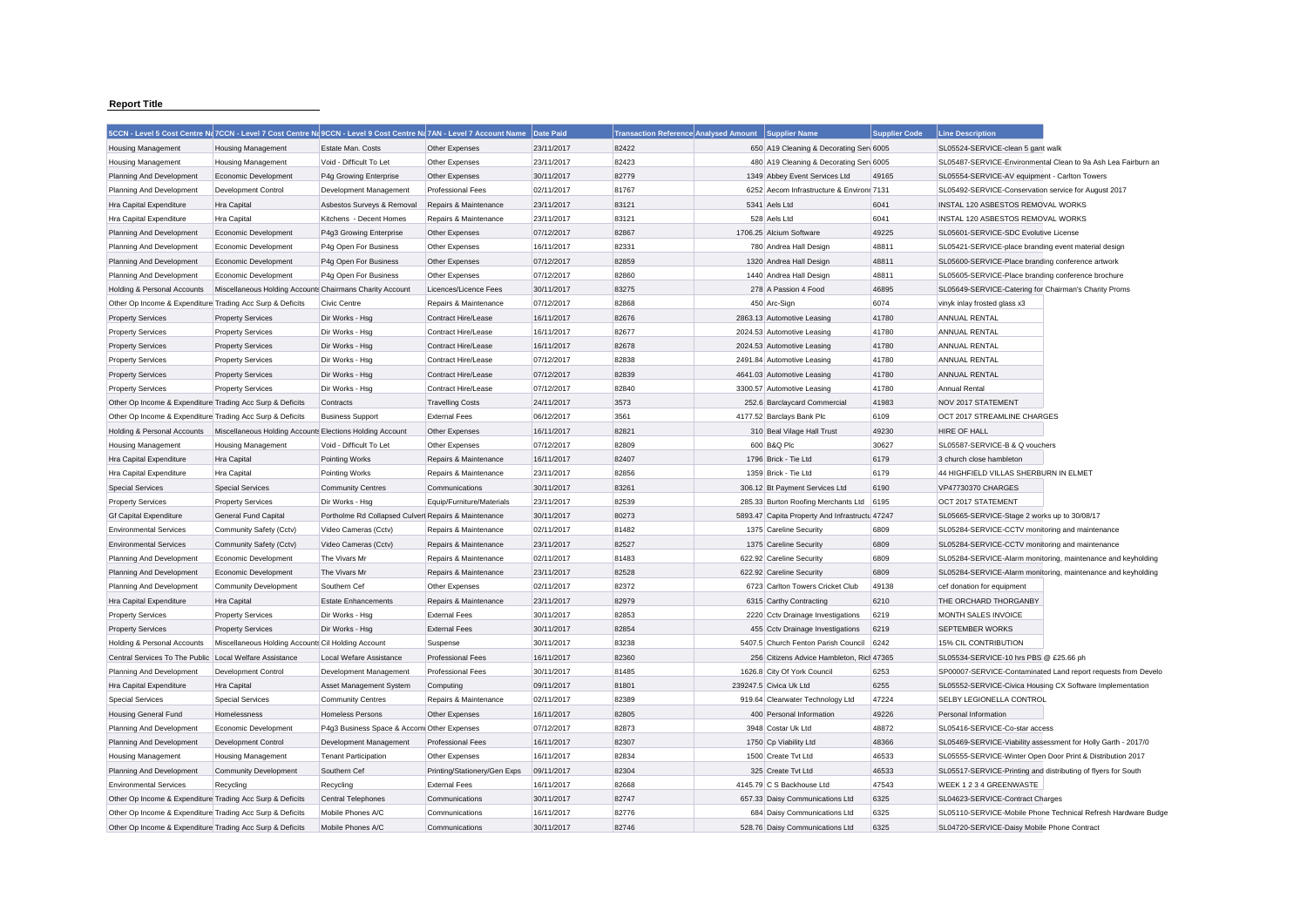| Planning And Development                                  | <b>Development Control</b>                                 | Development Management                              | Printing/Stationery/Gen Exps                 | 30/11/2017 | 83141 | 1470 Dcs Ltd (Haymarket Business P 38354      |       | SL05288-SERVICE-Subscription for DCP Online -                 |                                                               |
|-----------------------------------------------------------|------------------------------------------------------------|-----------------------------------------------------|----------------------------------------------|------------|-------|-----------------------------------------------|-------|---------------------------------------------------------------|---------------------------------------------------------------|
|                                                           |                                                            |                                                     |                                              |            |       |                                               |       | 20/11/17 NNDR/RSG                                             |                                                               |
| Gen Grants & Collection Fund                              | Taxation & Non-Specific Grants Gen Fund Income             |                                                     | Dclg                                         | 10/11/2017 | 3559  | 902055 Department For Communities & 6345      |       |                                                               |                                                               |
| Holding & Personal Accounts                               | Miscellaneous Holding Accounts Nndr Payers Coll Fund (Old) |                                                     | Collection Fund                              | 10/11/2017 | 3559  | 911887 Department For Communities & 6345      |       | 20/11/17 NNDR/RSG                                             |                                                               |
| Central Services To The Public Elections                  |                                                            | <b>District Election</b>                            | Other Expenses                               | 14/12/2017 | 83056 | 1558.35 Electoral Reform Services             | 6390  |                                                               | SL05610-SERVICE-HEMINGBROUGH-ELECTION STATIONERY PRINTING AND |
| Central Services To The Public Elections                  |                                                            | <b>Register Of Electors</b>                         | Printing/Stationery/Gen Exps                 | 16/11/2017 | 82215 | 3836.98 Flectoral Reform Services             | 6390  | 1 JULY-30 SEPT FEES FOR RESPONSES                             |                                                               |
| <b>Cultural And Related Services</b>                      | Open Spaces                                                | Community Parks & Open Spac Repairs & Maintenance   |                                              | 16/11/2017 | 82214 | 321.97 Enterprise Managed Services Lt 6404    |       | <b>ADDITIONALS SEPT 17</b>                                    |                                                               |
| <b>Cultural And Related Services</b>                      | Open Spaces                                                | Community Parks & Open Spac Repairs & Maintenance   |                                              | 07/12/2017 | 82830 | 4335.76 Enterprise Managed Services Lt 6404   |       | COMPLETION OF WASTE MAN OCT                                   |                                                               |
| <b>Cultural And Related Services</b>                      | Open Spaces                                                | Community Parks & Open Spac Repairs & Maintenance   |                                              | 07/12/2017 | 82971 | 2203.08 Enterprise Managed Services Lt 6404   |       | october additionals                                           |                                                               |
| <b>Cultural And Related Services</b>                      | Open Spaces                                                | <b>Grass Cutting</b>                                | Repairs & Maintenance                        | 07/12/2017 | 82830 | 2843.1 Enterprise Managed Services Lt 6404    |       | COMPLETION OF WASTE MAN OCT                                   |                                                               |
| <b>Cultural And Related Services</b>                      | Open Spaces                                                | Selby Park                                          | Repairs & Maintenance                        | 07/12/2017 | 82830 | 8766.85 Enterprise Managed Services Lt 6404   |       | COMPLETION OF WASTE MAN OCT                                   |                                                               |
| <b>Cultural And Related Services</b>                      | Recreation & Sport                                         | Selby Leisure Centre                                | Repairs & Maintenance                        | 07/12/2017 | 82830 | 748.23 Enterprise Managed Services Lt 6404    |       | COMPLETION OF WASTE MAN OCT                                   |                                                               |
| <b>Environmental Services</b>                             | <b>Cemetery Services</b>                                   | <b>Closed Burial Ground</b>                         | Repairs & Maintenance                        | 07/12/2017 | 82830 | 1124.16 Enterprise Managed Services Lt 6404   |       | COMPLETION OF WASTE MAN OCT                                   |                                                               |
| <b>Environmental Services</b>                             | Recycling                                                  | Recycling                                           | <b>External Fees</b>                         | 07/12/2017 | 82830 | 123326.25 Enterprise Managed Services Lt 6404 |       | COMPLETION OF WASTE MAN OCT                                   |                                                               |
| <b>Environmental Services</b>                             | <b>Street Cleansing</b>                                    | <b>Litter Bins</b>                                  | Repairs & Maintenance                        | 16/11/2017 | 82214 | 438.3 Enterprise Managed Services Lt 6404     |       | ADDITIONALS SEPT 17                                           |                                                               |
| <b>Environmental Services</b>                             | <b>Street Cleansing</b>                                    | <b>Litter Bins</b>                                  | Repairs & Maintenance                        | 07/12/2017 | 82971 | 1110.36 Enterprise Managed Services Lt 6404   |       | october additionals                                           |                                                               |
| <b>Environmental Services</b>                             | <b>Street Cleansing</b>                                    | <b>Street Cleansing</b>                             | <b>External Fees</b>                         | 07/12/2017 | 82830 | 46511.49 Enterprise Managed Services Lt 6404  |       | COMPLETION OF WASTE MAN OCT                                   |                                                               |
| <b>Environmental Services</b>                             | <b>Street Cleansing</b>                                    | <b>Street Cleansing</b>                             | <b>External Fees</b>                         | 07/12/2017 | 82971 | 800.67 Enterprise Managed Services Lt 6404    |       | october additionals                                           |                                                               |
| <b>Environmental Services</b>                             | <b>Trade Waste</b>                                         | <b>Clinical Waste</b>                               | <b>External Fees</b>                         | 07/12/2017 | 82830 | 4344.76 Enterprise Managed Services Lt 6404   |       | COMPLETION OF WASTE MAN OCT                                   |                                                               |
| <b>Environmental Services</b>                             | <b>Trade Waste</b>                                         | <b>Commercial Waste</b>                             | <b>External Fees</b>                         | 07/12/2017 | 82830 | 25604.98 Enterprise Managed Services Lt 6404  |       | COMPLETION OF WASTE MAN OCT                                   |                                                               |
| <b>Environmental Services</b>                             | <b>Waste Collection</b>                                    | Dom.Wheeled Bins/Sac                                | <b>External Fees</b>                         | 07/12/2017 | 82830 | 21888.78 Enterprise Managed Services Lt 6404  |       | COMPLETION OF WASTE MAN OCT                                   |                                                               |
| <b>Environmental Services</b>                             | <b>Waste Collection</b>                                    | Refuse Collection General                           | Advertising                                  | 07/12/2017 | 82830 | 1645.54 Enterprise Managed Services Lt 6404   |       | COMPLETION OF WASTE MAN OCT                                   |                                                               |
| <b>Environmental Services</b>                             | <b>Waste Collection</b>                                    | <b>Refuse Collection General</b>                    | <b>External Fees</b>                         | 16/11/2017 | 82214 | 12891.7 Enterprise Managed Services Lt 6404   |       | ADDITIONALS SEPT 17                                           |                                                               |
|                                                           |                                                            |                                                     |                                              |            |       |                                               |       |                                                               |                                                               |
| <b>Environmental Services</b>                             | <b>Waste Collection</b>                                    | <b>Refuse Collection General</b>                    | <b>External Fees</b><br><b>External Fees</b> | 07/12/2017 | 82830 | 88155.87 Enterprise Managed Services Lt 6404  |       | COMPLETION OF WASTE MAN OCT<br>october additionals            |                                                               |
| <b>Environmental Services</b>                             | <b>Waste Collection</b>                                    | <b>Refuse Collection General</b>                    |                                              | 07/12/2017 | 82971 | 11693.86 Enterprise Managed Services Lt 6404  |       |                                                               |                                                               |
| Highways, Roads And Transpor Parking Services             |                                                            | Car Parks-Other                                     | Repairs & Maintenance                        | 07/12/2017 | 82830 | 277.26 Enterprise Managed Services Lt 6404    |       | COMPLETION OF WASTE MAN OCT                                   |                                                               |
| Planning And Development                                  | <b>Building Control</b>                                    | <b>Street Nameplates</b>                            | Repairs & Maintenance                        | 07/12/2017 | 82971 | 1022.7 Enterprise Managed Services Lt 6404    |       | october additionals                                           |                                                               |
| <b>Special Services</b>                                   | <b>Special Services</b>                                    | Grassed Areas & Open Spaces Repairs & Maintenance   |                                              | 07/12/2017 | 82830 | 7515.05 Enterprise Managed Services Lt 6404   |       | COMPLETION OF WASTE MAN OCT                                   |                                                               |
| Hra Capital Expenditure                                   | Hra Capital                                                | Damp Works                                          | Repairs & Maintenance                        | 14/12/2017 | 83070 | 708.68 Envirovent Ltd                         | 6406  | 14 TOWNEND AVENUE CARLTON                                     |                                                               |
| Hra Capital Expenditure                                   | Hra Capital                                                | Damp Works                                          | Repairs & Maintenance                        | 14/12/2017 | 83071 | 591.82 Envirovent Ltd                         | 6406  | 18 FIR TREE CRESCENT TADCASTER                                |                                                               |
| <b>Property Services</b>                                  | <b>Property Services</b>                                   | Dir Works - Hsg                                     | Equip/Furniture/Materials                    | 30/11/2017 | 82650 | 480 Fairfax Plant Hire                        | 6509  | <b>LIION BATTERY</b>                                          |                                                               |
| Non Distributed Costs                                     | <b>Unused Facilities Costs</b>                             | Office Accommodation                                | Printing/Stationery/Gen Exps                 | 30/11/2017 | 81413 | 495 Fg3 Manufacturing (Northern) L 28438      |       | SL05140-S2206002-DELIVERY CHARGES (ORDER AMEND)               |                                                               |
| Non Distributed Costs                                     | <b>Unused Facilities Costs</b>                             | Office Accommodation                                | Printing/Stationery/Gen Exps                 | 30/11/2017 | 81413 | 3024 Fg3 Manufacturing (Northern) L 28438     |       | SL05140-SERVICE-3 Drawer pedestal                             |                                                               |
| Non Distributed Costs                                     | <b>Unused Facilities Costs</b>                             | Office Accommodation                                | Printing/Stationery/Gen Exps                 | 30/11/2017 | 81413 | 394.4 Fq3 Manufacturing (Northern) L 28438    |       | SL05140-SERVICE-Acrylic screen 1600mm                         |                                                               |
| Non Distributed Costs                                     | Unused Facilities Costs                                    | Office Accommodation                                | Printing/Stationery/Gen Exps                 | 30/11/2017 | 81413 | 1240 Fg3 Manufacturing (Northern) L 28438     |       | SL05140-SERVICE-High Back Operators Chair                     |                                                               |
| Non Distributed Costs                                     | Unused Facilities Costs                                    | Office Accommodation                                | Printing/Stationery/Gen Exps                 | 30/11/2017 | 81413 | 1248 Fg3 Manufacturing (Northern) L 28438     |       | SL05140-SERVICE-Purpose Made Desks                            |                                                               |
| Hra Capital Expenditure                                   | Hra Capital                                                | <b>Garage Sites</b>                                 | Repairs & Maintenance                        | 23/11/2017 | 82515 | 1859 Gill Demolitions Ltd                     | 6487  | DEMOLITION OF 4 NO GARAGES BARLYHORNE RD                      |                                                               |
| Other Op Income & Expenditure Trading Acc Surp & Deficits |                                                            | Access Selby - Contact Centre Repairs & Maintenance |                                              | 16/11/2017 | 82671 | 15466 Gvfm Limited                            | 27552 | 25/12/17-24/03/18 RENT & SERVICE CHARGE                       |                                                               |
| <b>Cultural And Related Services</b>                      | Open Spaces                                                | Community Parks & Open Spac Repairs & Maintenance   |                                              | 09/11/2017 | 81927 | 280 Hags-Smp Limited                          | 7039  | SL05410-SERVICE-Paint for junior play tower 5ltr each of red  |                                                               |
| <b>Cultural And Related Services</b>                      | Open Spaces                                                | Community Parks & Open Spac Repairs & Maintenance   |                                              | 09/11/2017 | 81927 | 420 Hags-Smp Limited                          | 7039  | SL05410-SERVICE-Paint for perimeter fencing 10ltr each of blu |                                                               |
| <b>Cultural And Related Services</b>                      | Open Spaces                                                | Community Parks & Open Spac Repairs & Maintenance   |                                              | 09/11/2017 | 81927 | 394 Hags-Smp Limited                          | 7039  | SL05410-SERVICE-Seats and chains for 1.8m cradle swing        |                                                               |
| <b>Cultural And Related Services</b>                      | Open Spaces                                                | Community Parks & Open Spac Repairs & Maintenance   |                                              | 09/11/2017 | 81927 | 262 Hags-Smp Limited                          | 7039  | SL05410-SERVICE-Seats and chains for 2.4m flat swing          |                                                               |
| <b>Cultural And Related Services</b>                      | Open Spaces                                                | Community Parks & Open Spac Repairs & Maintenance   |                                              | 07/12/2017 | 82846 | 2955 Hags-Smp Limited                         | 7039  |                                                               | SL05514-SERVICE-Petre Avenue Works as per quote R1747 24/10/1 |
| <b>Environmental Services</b>                             | Regulatory Servics - Eh                                    | Public Conveniences                                 | <b>External Fees</b>                         | 23/11/2017 | 82534 | 3787.86 Healthmatic Ltd                       | 6545  |                                                               | SL04504-SERVICE-Maintenance & cleaning of public conveniences |
| Planning And Development                                  | <b>Community Development</b>                               | <b>Eastern Cef</b>                                  | Other Expenses                               | 09/11/2017 | 82517 | 450 Hemingbrough Hagg Lane                    | 49182 | HEMINGBROUGH POND 2 AREA RENOVATION                           |                                                               |
| Other Op Income & Expenditure Trading Acc Surp & Deficits |                                                            | Housing Support & Enforcemen Other Expenses         |                                              | 02/11/2017 | 82439 | 631.8 Henriksen Ltd                           | 6555  | henriksens commision                                          |                                                               |
| <b>Special Services</b>                                   | <b>Special Services</b>                                    | <b>Community Centres</b>                            | Cleaning & Domestic Supplies 14/12/2017      |            | 83142 | 269 Hlf Cleaning Solutions                    | 48661 | WINDOW CLEANING AT THE CENTRES                                |                                                               |
| <b>Housing Management</b>                                 | <b>Housing Management</b>                                  | <b>Housing Management</b>                           | <b>Legal Fees</b>                            | 16/11/2017 | 82831 | 355 Hmcts                                     | 6575  | <b>COURT FEE</b>                                              |                                                               |
|                                                           |                                                            |                                                     |                                              | 16/11/2017 | 82832 | 355 Hmcts                                     | 6575  | <b>COURT FEE</b>                                              |                                                               |
| Housing Management                                        | <b>Housing Management</b>                                  | <b>Housing Management</b>                           | <b>Legal Fees</b>                            |            | 82833 | 355 Hmcts                                     | 6575  | <b>COURT FEE</b>                                              |                                                               |
| <b>Housing Management</b>                                 | <b>Housing Management</b>                                  | <b>Housing Management</b>                           | <b>Legal Fees</b>                            | 16/11/2017 |       |                                               |       |                                                               |                                                               |
| Holding & Personal Accounts                               | Control Accounts                                           | <b>Creditors Control</b>                            | Tax Deduct On Contract Payme 09/11/2017      |            | 82591 | 3158.3 Hm Revenue & Customs                   | 6590  | NOV 2017 CIS DEDUCTIONS                                       |                                                               |
| Hra Capital Expenditure                                   | Hra Capital                                                | <b>Flectrical Rewires</b>                           | Repairs & Maintenance                        | 23/11/2017 | 82978 | 445 Home Maintenance                          | 47112 | 9 WAVELL ST                                                   |                                                               |
| <b>Property Services</b>                                  | <b>Property Services</b>                                   | Dir Works - Hsg                                     | <b>External Fees</b>                         | 23/11/2017 | 82976 | 425 Home Maintenance                          | 47112 | 13 HUNGATE ROAD                                               |                                                               |
| <b>Property Services</b>                                  | <b>Property Services</b>                                   | Dir Works - Hsg                                     | <b>External Fees</b>                         | 23/11/2017 | 82977 | 295 Home Maintenance                          | 47112 | 57 ABBOTS ROAD                                                |                                                               |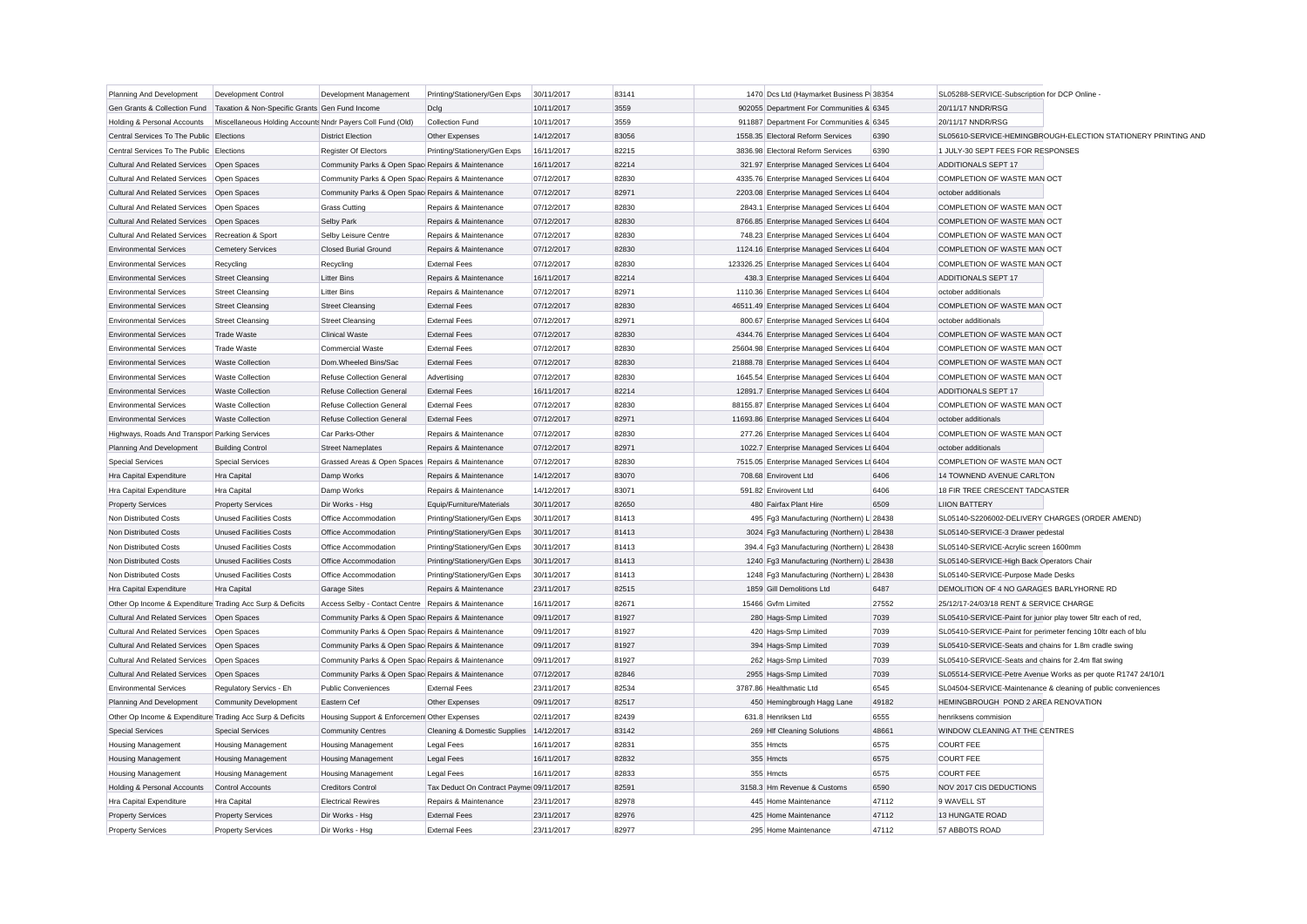| <b>Property Services</b>                                  | <b>Property Services</b>  | Dir Works - Hsg                                     | Other Expenses                         | 16/11/2017 | 82178 | 420 Home Maintenance                         | 47112 | 8 BROCKLEY CLOSE                                               |                                                               |
|-----------------------------------------------------------|---------------------------|-----------------------------------------------------|----------------------------------------|------------|-------|----------------------------------------------|-------|----------------------------------------------------------------|---------------------------------------------------------------|
| <b>Property Services</b>                                  | <b>Property Services</b>  | Dir Works - Hsg                                     | <b>External Fees</b>                   | 23/11/2017 | 82379 | 2240 Home Utility Group Limited              | 47533 | install wet room                                               |                                                               |
| <b>Property Services</b>                                  | <b>Property Services</b>  | Dir Works - Hsg                                     | <b>External Fees</b>                   | 23/11/2017 | 82380 | 2190 Home Utility Group Limited              | 47533 | install of a wet room 5 Holly Grove                            |                                                               |
|                                                           | <b>Property Services</b>  | Dir Works - Hsg                                     | Equip/Furniture/Materials              | 16/11/2017 | 82582 | 6448.68 Howdens Joinery Ltd                  | 21474 | OCT 2017 STATEMENT                                             |                                                               |
| <b>Property Services</b><br><b>Gf Capital Expenditure</b> | General Fund Capital      | Planning System                                     |                                        | 14/12/2017 | 83241 | 4500 Idox Software Ltd                       | 6622  | SL05591-SERVICE-Installation on PA v3 Work Package             |                                                               |
| Other Op Income & Expenditure Trading Acc Surp & Deficits |                           | Access Selby - Contact Centre                       | Computing                              | 07/12/2017 | 82829 | 410.68 Initial Washroom Solutions            | 6631  | NAPPY UINIT AND 3 STANDS                                       |                                                               |
|                                                           |                           |                                                     | Repairs & Maintenance                  |            |       |                                              |       |                                                                |                                                               |
| Hra Capital Expenditure                                   | Hra Capital               | <b>Central Heating Systems</b>                      | Repairs & Maintenance                  | 23/11/2017 | 82425 | 8201.83 It Electrical (Yorkshire) Ltd        | 6652  | electrical works in line with schedule                         |                                                               |
| Hra Capital Expenditure                                   | Hra Capital               | <b>Electrical Rewires</b>                           | Repairs & Maintenance                  | 23/11/2017 | 82425 | 14348.04 It Electrical (Yorkshire) Ltd       | 6652  | electrical works in line with schedule                         |                                                               |
| <b>Property Services</b>                                  | <b>Property Services</b>  | Dir Works - Hsg                                     | <b>External Fees</b>                   | 23/11/2017 | 82425 | 965.38 It Electrical (Yorkshire) Ltd         | 6652  | electrical works in line with schedule                         |                                                               |
| <b>Special Services</b>                                   | <b>Special Services</b>   | <b>Community Centres</b>                            | Repairs & Maintenance                  | 23/11/2017 | 82425 | 9216 It Electrical (Yorkshire) Ltd           | 6652  | electrical works in line with schedule                         |                                                               |
| <b>Property Services</b>                                  | <b>Property Services</b>  | Dir Works - Hsg                                     | Equip/Furniture/Materials              | 30/11/2017 | 83045 | 3619.24 Jewson Ltd                           | 6662  | OCT 2017 STATEMENT                                             |                                                               |
| Planning And Development                                  | Economic Development      | P4g Growing Enterprise                              | Other Expenses                         | 16/11/2017 | 82754 | 650 Kate Walby                               | 48927 |                                                                | SL05297-SERVICE-Services - Selby District Economic Growth Con |
| Hra Capital Expenditure                                   | Hra Capital               | <b>Central Heating Systems</b>                      | Repairs & Maintenance                  | 09/11/2017 | 82592 | 478.5 Keepmoat Regeneration Limited 43184    |       | KITCHE REPLACEMENT PROGRAMME                                   |                                                               |
| Hra Capital Expenditure                                   | Hra Capital               | <b>Central Heating Systems</b>                      | Repairs & Maintenance                  | 09/11/2017 | 82593 | 305.25 Keepmoat Regeneration Limited 43184   |       | KITCHEN REPLACEMENT PROGRAMME                                  |                                                               |
| <b>Hra Capital Expenditure</b>                            | Hra Capital               | <b>Central Heating Systems</b>                      | Repairs & Maintenance                  | 30/11/2017 | 83316 | 1328.25 Keepmoat Regeneration Limited 43184  |       | INSTALMENT 3 KITCHEN REPLACEMENT                               |                                                               |
| Hra Capital Expenditure                                   | Hra Capital               | <b>Flectrical Rewires</b>                           | Repairs & Maintenance                  | 09/11/2017 | 82592 | 5991 Keepmoat Regeneration Limited 43184     |       | KITCHE REPLACEMENT PROGRAMME                                   |                                                               |
| Hra Capital Expenditure                                   | Hra Capital               | <b>Electrical Rewires</b>                           | Repairs & Maintenance                  | 09/11/2017 | 82593 | 3943.5 Keepmoat Regeneration Limited 43184   |       | KITCHEN REPLACEMENT PROGRAMME                                  |                                                               |
| Hra Capital Expenditure                                   | Hra Capital               | <b>Electrical Rewires</b>                           | Repairs & Maintenance                  | 30/11/2017 | 83316 | 22699.5 Keepmoat Regeneration Limited 43184  |       | INSTALMENT 3 KITCHEN REPLACEMENT                               |                                                               |
| Hra Capital Expenditure                                   | Hra Capital               | Kitchens - Decent Homes                             | Repairs & Maintenance                  | 09/11/2017 | 82592 | 25399.88 Keepmoat Regeneration Limited 43184 |       | KITCHE REPLACEMENT PROGRAMME                                   |                                                               |
| Hra Capital Expenditure                                   | Hra Capital               | Kitchens - Decent Homes                             | Repairs & Maintenance                  | 09/11/2017 | 82593 | 16566.88 Keepmoat Regeneration Limited 43184 |       | KITCHEN REPLACEMENT PROGRAMME                                  |                                                               |
| Hra Capital Expenditure                                   | Hra Capital               | Kitchens - Decent Homes                             | Repairs & Maintenance                  | 30/11/2017 | 83316 | 50987.51 Keepmoat Regeneration Limited 43184 |       | <b>INSTALMENT 3 KITCHEN REPLACEMENT</b>                        |                                                               |
| Planning And Development                                  | Development Control       | Development Management                              | <b>Professional Fees</b>               | 02/11/2017 | 82387 | 700 Kings Chambers                           | 34560 | PLANNING FOR WEST FARM ULLESKELF                               |                                                               |
| Planning And Development                                  | <b>Planning Policy</b>    | Neighbourhood Plans                                 | <b>Professional Fees</b>               | 09/11/2017 | 82554 | 1350 Kings Chambers                          | 49053 |                                                                | SL05441-SERVICE-Kings Chambers Neighbourhood plan Appleton Ro |
| Hra Capital Expenditure                                   | Hra Capital               | Void Property Repairs                               | Repairs & Maintenance                  | 30/11/2017 | 82575 | 350 Kml Flooring Services                    | 6704  | 98 DARCY ROAD SELBY                                            |                                                               |
| <b>Property Services</b>                                  | <b>Property Services</b>  | Dir Works - Hsg                                     | <b>External Fees</b>                   | 14/12/2017 | 83066 | 550 Kml Flooring Services                    | 6704  | 19 VIKING DRIVE RICCALL                                        |                                                               |
| <b>Gf Capital Expenditure</b>                             | General Fund Capital      | <b>Gis System</b>                                   | Computing                              | 24/11/2017 | 3585  | 2841.18 Land Registry                        | 31707 | <b>SEARCHES</b>                                                |                                                               |
| Central Services To The Public Emergency Planning         |                           | <b>Emergency Planning</b>                           | Other Expenses                         | 30/11/2017 | 82502 | 471 L C Packaging Uk Ltd                     | 45608 | SL05546-SERVICE-200 x white unfilled sandbags + 2 x pallets of |                                                               |
| Other Op Income & Expenditure Trading Acc Surp & Deficits |                           | Human Resources                                     | <b>Training Expenses</b>               | 16/11/2017 | 82217 | 2555 Leeds Beckett University                | 47397 | <b>STUDENT FEES</b>                                            |                                                               |
| Other Op Income & Expenditure Trading Acc Surp & Deficits |                           | <b>Human Resources</b>                              | <b>Training Expenses</b>               | 23/11/2017 | 82216 | 255.5 Leeds Beckett University               | 47397 | <b>STUDENT FEE</b>                                             |                                                               |
| <b>Housing Management</b>                                 | <b>Housing Management</b> | <b>Housing Management</b>                           | Legal Fees                             | 10/11/2017 | 3560  | 1300 Liberata Uk Ltd                         | 36656 | OCT 2017 PCOL CLAIMS                                           |                                                               |
| Corporate And Democratic Core Democratic Rep & Mgmnt      |                           | Democratic Core                                     | Subsistence & Conf Expenses 09/11/2017 |            | 82548 | 299 Local Government Association 37138       |       | SL05531-SERVICE-DCN National Conference 2018 - Cllr Crane      |                                                               |
| Other Op Income & Expenditure Trading Acc Surp & Deficits |                           | Leadership Team                                     | Subsistence & Conf Expenses 09/11/2017 |            | 82548 | 299 Local Government Association 37138       |       |                                                                | SL05531-SERVICE-DCN National Conference 2018 - Chief Executiv |
| Planning And Development                                  | Development Control       | Development Management                              | Direct Salaries & Wages                | 16/11/2017 | 82777 | 1762.75 Macdonald & Company Freelan 47534    |       | SP00008-SERVICE-Order number to be used for payment            |                                                               |
| Cultural And Related Services   Tourism                   |                           | P4g3 Tourism & Culture                              | Other Expenses                         | 07/12/2017 | 82864 | 3200 Make It York                            | 47697 | SL05599-SERVICE-Tourism Strategy - 3rd installment             |                                                               |
|                                                           |                           |                                                     |                                        |            | 82865 | 3200 Make It York                            | 47697 |                                                                |                                                               |
| <b>Cultural And Related Services</b>                      | Tourism                   | P4g3 Tourism & Culture                              | Other Expenses                         | 07/12/2017 |       |                                              |       | SL05598-SERVICE-Tourism Strategy - second installment          |                                                               |
| <b>Housing Management</b>                                 | <b>Housing Management</b> | Estate Man, Costs                                   | Other Expenses                         | 09/11/2017 | 81924 | 700 Marcus Taperell                          | 7302  | SL05293-SERVICE-Coppergate Riccall to clear the footpath and   |                                                               |
| Corporate And Democratic Core Corporate Management        |                           | Customer & Community Project Other Expenses         |                                        | 23/11/2017 | 82417 | 1296.6 Mass Architects                       | 48792 | SL05146-SERVICE-Sherburn OGS project management grant          |                                                               |
| Other Op Income & Expenditure Trading Acc Surp & Deficits |                           | Civic Centre                                        | Direct Salaries & Wages                | 23/11/2017 | 83073 | 306.24 Matrix Scm Limited                    | 48241 | SL05455-SERVICE-Agency Fees                                    |                                                               |
| Corporate And Democratic Core Corporate Management        |                           | <b>External Audit</b>                               | Other Expenses                         | 09/11/2017 | 82556 | 10628 Mazars Lip                             | 6810  | SL05544-SERVICE-Grant Certification Work 2016/17               |                                                               |
| Corporate And Democratic Core Corporate Management        |                           | <b>External Audit</b>                               | Other Expenses                         | 09/11/2017 | 82557 | 4470 Mazars Lip                              | 6810  | SL05545-SERVICE-2017/18 External Audit Fees                    |                                                               |
| <b>Housing Management</b>                                 | <b>Housing Management</b> | Central Heating-Gas                                 | Repairs & Maintenance                  | 23/11/2017 | 83120 | 19198.6 Mears Limited                        | 48311 | GAS CONTRACT 2017-2020                                         |                                                               |
| Hra Capital Expenditure                                   | Hra Capital               | <b>Central Heating Systems</b>                      | Repairs & Maintenance                  | 23/11/2017 | 83120 | 3327.38 Mears Limited                        | 48311 | GAS CONTRACT 2017-2020                                         |                                                               |
| <b>Property Services</b>                                  | <b>Property Services</b>  | Dir Works - Hsg                                     | Equip/Furniture/Materials              | 16/11/2017 | 82581 | 1555.05 Mkm Building Supplies Ltd            | 21210 | OCT 2017 STATEMENT                                             |                                                               |
| <b>Housing Management</b>                                 | <b>Housing Management</b> | Central Heating-Gas                                 | <b>Professional Fees</b>               | 07/12/2017 | 82975 | 349.92 Morgan Lambert Ltd                    | 6835  | quality audits                                                 |                                                               |
| Planning And Development                                  | Development Control       | Development Management                              | <b>Professional Fees</b>               | 23/11/2017 | 83139 | 1312.5 Mr John Hunter                        | 38434 |                                                                | SL05632-SERVICE-West Farm Ulleskelf - Counsel Input - 8/11/20 |
| <b>Housing General Fund</b>                               | Homelessness              | <b>Homeless Persons</b>                             | Other Expenses                         | 16/11/2017 | 82808 | 500 Personal Information                     | 49227 | Personal Information                                           |                                                               |
| <b>Housing General Fund</b>                               | Homelessness              | <b>Homeless Persons</b>                             | Other Expenses                         | 02/11/2017 | 82373 | 440 Personal Information                     | 49120 | Personal Information                                           |                                                               |
| <b>Property Services</b>                                  | <b>Property Services</b>  | Dir Works - Hsg                                     | Equip/Furniture/Materials              | 30/11/2017 | 83305 | 370 Napit Registrastion Ltd                  | 30131 | 2017/18 MEMBERSHIP FEE                                         |                                                               |
| Hra Capital Expenditure                                   | Hra Capital               | Environmental Improvement Pla Repairs & Maintenance |                                        | 23/11/2017 | 82603 | 2035 Norex Fencing                           | 48193 |                                                                | SL04567-SERVICE-Supply and erect 24m of 2100 high twin wire m |
| Planning And Development                                  | <b>Planning Policy</b>    | Dev. Policy Serv. (Plan Selby)                      | <b>Professional Fees</b>               | 02/11/2017 | 81795 | 5700 North & East Yorkshire Ecologic 42412   |       |                                                                | SL04853-SERVICE-contribution to North and East Yorkshire Ecol |
| Hra Capital Expenditure                                   | Hra Capital               | <b>Central Heating Systems</b>                      | Repairs & Maintenance                  | 02/11/2017 | 82430 | 563 Northern Gas Networks Ltd                | 34757 | 3 LAURENCE GROVE SELBY YO8 8DS                                 |                                                               |
| Hra Capital Expenditure                                   | Hra Capital               | <b>Central Heating Systems</b>                      | Repairs & Maintenance                  | 02/11/2017 | 82431 | 880.57 Northern Gas Networks Ltd             | 34757 | 60 WAVELL STREET SELBY YO8 4DE                                 |                                                               |
| Hra Capital Expenditure                                   | Hra Capital               | <b>Central Heating Systems</b>                      | Repairs & Maintenance                  | 23/11/2017 | 83119 | 563 Northern Gas Networks Ltd                | 34757 | 42 WOODLANDS AVENUE LS24 9LE                                   |                                                               |
|                                                           |                           |                                                     |                                        |            |       |                                              |       |                                                                |                                                               |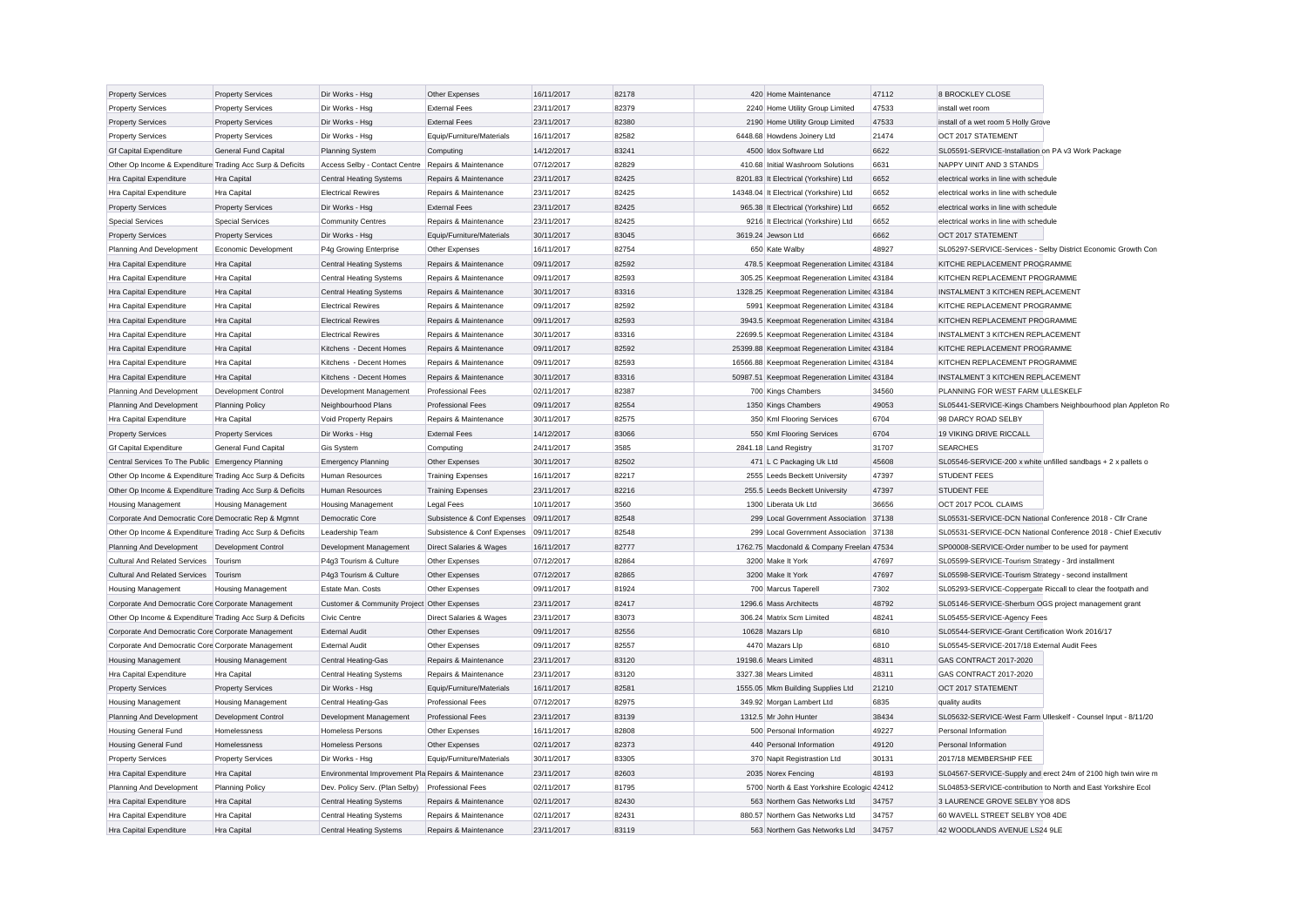| Central Services To The Public Local Tax Collection       |                                                            | Council Tax Support Scheme     | Computing                | 14/12/2017 | 83058          | 1400 Northgate Public Services (Uk) I 47740                             |       | SL05596-SERVICE-Licence Key: Restrict Allowance to 2 Children   |
|-----------------------------------------------------------|------------------------------------------------------------|--------------------------------|--------------------------|------------|----------------|-------------------------------------------------------------------------|-------|-----------------------------------------------------------------|
| <b>Gf Capital Expenditure</b>                             | General Fund Capital                                       | Ict - Capital Projects         | Computing                | 30/11/2017 | 82778          | 2375 Northgate Public Services (Uk) I 47740                             |       | SL05585-SERVICE-Paris Sort Code Migration Configuration - 329   |
| Other Op Income & Expenditure Trading Acc Surp & Deficits |                                                            | Data & System                  | Computing                | 09/11/2017 | 82190          | 11858.64 Northgate Public Services (Uk) I 47740                         |       | SL05509-SERVICE-M3 Public Protection Annual Support             |
| Other Op Income & Expenditure Trading Acc Surp & Deficits |                                                            | Data & System                  | Computing                | 09/11/2017 | 82190          | 25546.44 Northgate Public Services (Uk) I 47740                         |       | SL05509-SERVICE-Revs and Bens Annual Support                    |
| Other Op Income & Expenditure Trading Acc Surp & Deficits |                                                            | Data & System                  | Computing                | 09/11/2017 | 82607          | 2660 Northgate Public Services (Uk) I 47740                             |       | SL05572-SERVICE-PARIS bureau renewal                            |
| Other Op Income & Expenditure Trading Acc Surp & Deficits |                                                            | Data & System                  | Computing                | 14/12/2017 | 83327          | 920.17 Northgate Public Services (Uk) I 47740                           |       | SL05644-SERVICE-Removal of Spare Room Subsidy (RSRS)            |
| Other Op Income & Expenditure Trading Acc Surp & Deficits |                                                            | Data & System                  | Computing                | 14/12/2017 | 83327          | 3557.8 Northgate Public Services (Uk) I 47740                           |       | SL05644-SERVICE-UC Full Service HB Stop Notice                  |
| Other Op Income & Expenditure Trading Acc Surp & Deficits |                                                            | Data & System                  | Computing                | 14/12/2017 | 83327          | 1345.91 Northgate Public Services (Uk) I 47740                          |       | SL05644-SERVICE-UC Full Service LCTR Automation                 |
| Other Op Income & Expenditure Trading Acc Surp & Deficits |                                                            | Data & System                  | Computing                | 14/12/2017 | 83327          | 921.5 Northgate Public Services (Uk) I 47740                            |       | SL05644-SERVICE-UC Live Service Manual Payments                 |
| Central Services To The Public Local Land Charges         |                                                            | <b>Land Charges</b>            | <b>External Fees</b>     | 09/11/2017 | 82126          | 2416.3 North Yorkshire County Council 6902                              |       | SL05447-SERVICE-Land Searches Con 29 Enquiries                  |
| Central Services To The Public Local Land Charges         |                                                            | <b>Land Charges</b>            | <b>External Fees</b>     | 30/11/2017 | 81004          | 2754.84 North Yorkshire County Council 6902                             |       | SL05305-SERVICE-Land Searches Con29 enquiries                   |
| <b>Environmental Services</b>                             | <b>Trade Waste</b>                                         | <b>Commercial Waste</b>        | <b>External Fees</b>     | 23/11/2017 | 82595          | 13752.51 North Yorkshire County Council 6902                            |       | SL05521-S1013029-BULK WASTE DISPOSAL NYCC                       |
| <b>Environmental Services</b>                             | <b>Trade Waste</b>                                         | <b>Commercial Waste</b>        | <b>External Fees</b>     | 30/11/2017 | 83051          | 16489.39 North Yorkshire County Council 6902                            |       | SL05581-S1013029-BULK WASTE DISPOSAL NYCC                       |
| <b>Gf Capital Expenditure</b>                             | <b>General Fund Capital</b>                                | Ict - Capital                  | Computing                | 23/11/2017 | 82500          | 24967.23 North Yorkshire County Council 45902                           |       | SL05462-SERVICE-EXSI Hardware                                   |
| Holding & Personal Accounts                               | Miscellaneous Holding Accounts C. Tax Payers Coll Fund Acc |                                | Nycc Precept             | 02/11/2017 | 82428          | 3305490 North Yorkshire County Council 32208                            |       | 06/11/17 PRECEPT INSTALMENT                                     |
| Holding & Personal Accounts                               | Miscellaneous Holding Accounts Hra Capital Receipts        |                                | Sherburn In Elmet Parish | 16/11/2017 | 82836          | 169937.5 North Yorkshire County Council 31845                           |       | ref: education from sherburn IE Persimmo                        |
| Holding & Personal Accounts                               | Miscellaneous Holding Accounts Nndr Payers Coll Fund (Old) |                                | Nndr Pool Contribution   | 16/11/2017 | 82751          | 164140 North Yorkshire County Council 32208                             |       | 20/11/17 RETAINED BUSINESS RATES                                |
| Other Op Income & Expenditure Trading Acc Surp & Deficits |                                                            | <b>Central Telephones</b>      | Communications           | 23/11/2017 | 82842          | 1639.21 North Yorkshire County Council 45902                            |       | SL04608-SERVICE-NYCC Invoice for Azzuri Telephone Charges - Q   |
| Other Op Income & Expenditure Trading Acc Surp & Deficits |                                                            | Marketing & Comms              | Other Expenses           | 09/11/2017 | 81926          | 565 North Yorkshire County Council 6902                                 |       | SL05311-SERVICE-Annual report printing                          |
| Planning And Development                                  | Development Control                                        | Development Management         | Advertising              | 23/11/2017 | 83050          | 571.2 North Yorkshire County Council 6902                               |       | SL04523-SERVICE-Selby Times - 6.4.2017                          |
| Planning And Development                                  | <b>Development Control</b>                                 | Development Management         | Advertising              | 23/11/2017 | 83050          | 627.3 North Yorkshire County Council 6902                               |       | SL04523-SERVICE-Wetherby News - 6.4.2017                        |
| Planning And Development                                  | Economic Development                                       | P4g Open For Business          | Other Expenses           | 30/11/2017 | 83052          | 1250 North Yorkshire County Council 6902                                |       | SL05266-SERVICE-Place branding book design                      |
| Planning And Development                                  | Economic Development                                       | P4g Open For Business          | Other Expenses           | 30/11/2017 | 83123          | 3519 North Yorkshire County Council 6902                                |       | SL05471-SERVICE-place branding marketing materials              |
|                                                           | Economic Development                                       |                                | Advertising              | 30/11/2017 | 83122          | 700 North Yorkshire County Council 44351                                |       | SL05488-SERVICE-Design and print - STEP                         |
| Planning And Development                                  | <b>Planning Policy</b>                                     | P4g Retail Experience - Step   | <b>Professional Fees</b> | 23/11/2017 | 82596          | 285 North Yorkshire County Council 44351                                |       | SL05526-SERVICE-NYCC Leaflets x 2 (2000 per box) @ £150 per b   |
| Planning And Development                                  |                                                            | Dev. Policy Serv. (Plan Selby) |                          |            |                |                                                                         |       |                                                                 |
| Holding & Personal Accounts                               | Miscellaneous Holding Accounts C. Tax Payers Coll Fund Acc |                                | Nyfra Precept            | 02/11/2017 | 82427          | 186713 North Yorkshire Fire & Rescue                                    | 32207 | 06/11/17 PRECEPT INSTALMENT                                     |
| Holding & Personal Accounts                               | Miscellaneous Holding Accounts Nndr Payers Coll Fund (Old) |                                | Nndr Pool Contribution   | 16/11/2017 | 82752<br>82429 | 18238 North Yorkshire Fire & Rescue 32207<br>615024 North Yorkshire Pcc | 32209 | 20/11/17 RETAINED BUSINESS RATES<br>01/11/17 PRECEPT INSTALMENT |
| Holding & Personal Accounts                               | Miscellaneous Holding Accounts C. Tax Payers Coll Fund Acc |                                | Nypa Precept             | 02/11/2017 |                |                                                                         |       |                                                                 |
| Other Op Income & Expenditure Trading Acc Surp & Deficits |                                                            | Access Selby - Contact Centre  | <b>Energy Costs</b>      | 16/11/2017 | 82615          | 705.2 Npower Ltd                                                        | 6917  | 1/10/17-31/10/17 MARKET CROSS                                   |
| Planning And Development                                  | Economic Development                                       | The Vivars Mr                  | <b>Energy Costs</b>      | 30/11/2017 | 83114          | 413.06 Noower Ltd                                                       | 6917  | 1/10/17-31/10/17 VIVARS INDUSTRIAL                              |
| <b>Special Services</b>                                   | <b>Special Services</b>                                    | <b>Community Centres</b>       | <b>Energy Costs</b>      | 16/11/2017 | 82616          | 1081.79 Npower Ltd                                                      | 6917  | 01/10/17-31/10/17 ST WILFRIDS COURT                             |
| <b>Special Services</b>                                   | <b>Special Services</b>                                    | <b>Community Centres</b>       | <b>Energy Costs</b>      | 23/11/2017 | 82984          | 395.29 Npower Ltd                                                       | 6917  | LAURIE BACKHOUSE COURT                                          |
| <b>Environmental Services</b>                             | Regulatory Servics - Eh                                    | Food Safety Enforcement        | Other Expenses           | 23/11/2017 | 82820          | 1085 N S Redfern                                                        | 31130 | SL05582-SERVICE-Consultant Food Hygiene Inspections             |
| Other Op Income & Expenditure Trading Acc Surp & Deficits |                                                            | <b>Human Resources</b>         | <b>Training Expenses</b> | 02/11/2017 | 82359          | 700 Osteopathic Solutions                                               | 49132 | SL05533-SERVICE-Manual Handling Instructor Assessor Course      |
| <b>Housing Management</b>                                 | <b>Housing Management</b>                                  | Asbestos Surveying             | Repairs & Maintenance    | 02/11/2017 | 82426          | 293.67 Owan Ltd                                                         | 6943  | SEPT 2016 QUANTITY SURVEYING                                    |
| <b>Housing Management</b>                                 | <b>Housing Management</b>                                  | Edgerton Lodge                 | Repairs & Maintenance    | 02/11/2017 | 82426          | 261.04 Owan Ltd                                                         | 6943  | SEPT 2016 QUANTITY SURVEYING                                    |
| Housing Management                                        | Housing Management                                         | <b>Painting Dwellings</b>      | <b>External Fees</b>     | 02/11/2017 | 82426          | 1729.39 Owan Ltd                                                        | 6943  | SEPT 2016 QUANTITY SURVEYING                                    |
| <b>Housing Management</b>                                 | <b>Housing Management</b>                                  | <b>Painting Dwellings</b>      | Repairs & Maintenance    | 02/11/2017 | 82426          | 293.67 Owan Ltd                                                         | 6943  | SEPT 2016 QUANTITY SURVEYING                                    |
| Hra Capital Expenditure                                   | Hra Capital                                                | <b>Central Heating Systems</b> | Repairs & Maintenance    | 02/11/2017 | 82426          | 293.67 Owan Ltd                                                         | 6943  | SEPT 2016 QUANTITY SURVEYING                                    |
| Hra Capital Expenditure                                   | Hra Capital                                                | Kitchens - Decent Homes        | Repairs & Maintenance    | 02/11/2017 | 82426          | 1305.2 Owan Ltd                                                         | 6943  | SEPT 2016 QUANTITY SURVEYING                                    |
| Hra Capital Expenditure                                   | Hra Capital                                                | Roof Replacement               | Repairs & Maintenance    | 02/11/2017 | 82426          | 293.67 Owan Ltd                                                         | 6943  | SEPT 2016 QUANTITY SURVEYING                                    |
| Highways, Roads And Transpor Parking Services             |                                                            | Car Parks Pay & Dis.           | Repairs & Maintenance    | 09/11/2017 | 82104          | 1693.5 Parkeon Ltd                                                      | 43317 | SL05238-SERVICE-P&D machine warranty x 9 08/11/17 - 30/04/18    |
| Planning And Development                                  | <b>Community Development</b>                               | Central Cef                    | Other Expenses           | 14/12/2017 | 83124          | 2000 Parkrun                                                            | 48957 | SL05626-SERVICE-Donation to Selby Park Run from Central CEF     |
| Hra Capital Expenditure                                   | Hra Capital                                                | Footpath Repairs               | Repairs & Maintenance    | 16/11/2017 | 82569          | 326 Paul Harrison                                                       | 6531  | 7 COCKRET CLOSE SELBY                                           |
| Hra Capital Expenditure                                   | Hra Capital                                                | Footpath Repairs               | Repairs & Maintenance    | 16/11/2017 | 82571          | 931 Paul Harrison                                                       | 6531  | WESTFIELD SQUARE TADCASTER                                      |
| Hra Capital Expenditure                                   | Hra Capital                                                | Footpath Repairs               | Repairs & Maintenance    | 30/11/2017 | 83059          | 431.6 Paul Harrison                                                     | 6531  | 1 HOLLY VIEW SKIPWITH                                           |
| Hra Capital Expenditure                                   | Hra Capital                                                | Footpath Repairs               | Repairs & Maintenance    | 30/11/2017 | 83060          | 571.6 Paul Harrison                                                     | 6531  | 4 THE ORCHARD THORGANBY                                         |
| Hra Capital Expenditure                                   | Hra Capital                                                | Footpath Repairs               | Repairs & Maintenance    | 30/11/2017 | 83061          | 482.1 Paul Harrison                                                     | 6531  | 50 MOAT WAY BRAYTON                                             |
| Hra Capital Expenditure                                   | Hra Capital                                                | Footpath Repairs               | Repairs & Maintenance    | 30/11/2017 | 83062          | 729.1 Paul Harrison                                                     | 6531  | 14 HOLLYWOOD SELBY                                              |
| Hra Capital Expenditure                                   | Hra Capital                                                | <b>Garage Sites</b>            | Repairs & Maintenance    | 23/11/2017 | 82565          | 386.2 Paul Harrison                                                     | 6531  | 4 GARAGE WILLIAM JACQUES DRIVE                                  |
| <b>Property Services</b>                                  | <b>Property Services</b>                                   | Dir Works - Hsg                | <b>External Fees</b>     | 02/11/2017 | 82133          | 985 Paul Harrison                                                       | 6531  | 1 HOLLYTREE WALK TADCASTER                                      |
| <b>Property Services</b>                                  | <b>Property Services</b>                                   | Dir Works - Hsg                | <b>External Fees</b>     | 23/11/2017 | 82567          | 262.5 Paul Harrison                                                     | 6531  | 18 MOUNT PLEASANT LITTLE SMEATON                                |
| <b>Property Services</b>                                  | <b>Property Services</b>                                   | Dir Works - Hsg                | <b>External Fees</b>     | 30/11/2017 | 83064          | 1094.5 Paul Harrison                                                    | 6531  | 7 LOWFIELD ROAD BARLBY                                          |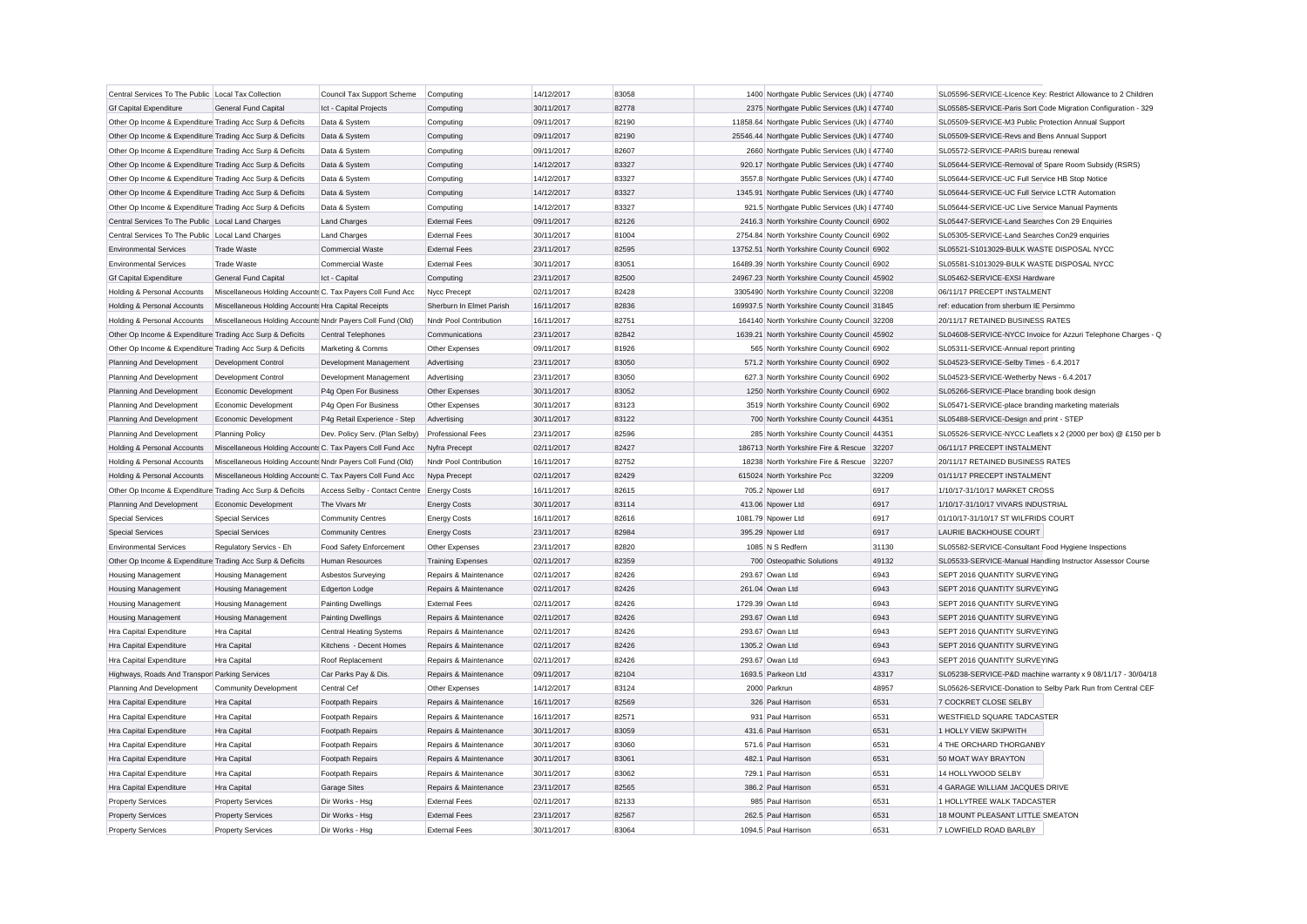| <b>Property Services</b>                                  | <b>Property Services</b>                                 | Dir Works - Hsg                                      | Other Expenses            | 16/11/2017               | 82572 | 1688 Paul Harrison                                           | 6531  | 8 NORTHFIELD TERRACE CHURCH FENTON                         |                                                               |
|-----------------------------------------------------------|----------------------------------------------------------|------------------------------------------------------|---------------------------|--------------------------|-------|--------------------------------------------------------------|-------|------------------------------------------------------------|---------------------------------------------------------------|
| Gf Capital Expenditure                                    | <b>General Fund Capital</b>                              | Industrial Units Maintenance W Repairs & Maintenance |                           | 16/11/2017               | 82333 | 12460 Portalclad Limited                                     | 36493 | SHERBURN ENTERPRISE CENTRE                                 |                                                               |
| <b>Environmental Services</b>                             | <b>Street Cleansing</b>                                  | <b>Street Cleansing</b>                              | <b>External Fees</b>      | 16/11/2017               | 82327 | 350.2 Printkick Limited                                      | 49061 | SL05433-SERVICE-Branded mugs                               |                                                               |
| <b>Property Services</b>                                  | <b>Property Services</b>                                 | Dir Works - Hsg                                      | <b>External Fees</b>      | 16/11/2017               | 82522 | 598.68 Prism Medical Uk                                      | 41970 | Personal Information                                       |                                                               |
| <b>Property Services</b>                                  | <b>Property Services</b>                                 | Dir Works - Hsg                                      | <b>External Fees</b>      | 16/11/2017               | 82784 | 264 Prism Medical Uk                                         | 41970 | Personal Information                                       |                                                               |
| <b>Property Services</b>                                  | <b>Property Services</b>                                 | Dir Works - Hsg                                      | <b>External Fees</b>      | 23/11/2017               | 82826 | 3212 Prism Medical Uk                                        | 41970 | Personal Information                                       |                                                               |
| <b>Property Services</b>                                  | <b>Property Services</b>                                 | Dir Works - Hsg                                      | Other Expenses            | 02/11/2017               | 82352 | 5095.4 Prism Medical Uk                                      | 41970 | <b>STAIRLIFT</b>                                           |                                                               |
| Hra Capital Expenditure                                   | Hra Capital                                              | <b>Central Heating Systems</b>                       | Repairs & Maintenance     | 16/11/2017               | 82837 | 1127 Pts Plumbing Trade Supplies                             | 34513 | selby dc heating f14-1718                                  |                                                               |
| <b>Special Services</b>                                   | <b>Special Services</b>                                  | <b>Pumping Stations</b>                              | Repairs & Maintenance     | 16/11/2017               | 82341 | 350 R A Dalton                                               | 6326  | CAWOOD ROAD                                                |                                                               |
| Special Services                                          | <b>Special Services</b>                                  | <b>Pumping Stations</b>                              | Repairs & Maintenance     | 16/11/2017               | 82342 | 350 R A Dalton                                               | 6326  | <b>HIGHGATE</b>                                            |                                                               |
| <b>Special Services</b>                                   | <b>Special Services</b>                                  | <b>Pumping Stations</b>                              | Repairs & Maintenance     | 16/11/2017               | 82343 | 500 R A Dalton                                               | 6326  | LOWGATE                                                    |                                                               |
| Special Services                                          | <b>Special Services</b>                                  | <b>Pumping Stations</b>                              | Repairs & Maintenance     | 16/11/2017               | 82345 | 520 R A Dalton                                               | 6326  | MILL LANE                                                  |                                                               |
| <b>Special Services</b>                                   | <b>Special Services</b>                                  | <b>Pumping Stations</b>                              | Repairs & Maintenance     | 16/11/2017               | 82346 | 350 R A Dalton                                               | 6326  | 1-10 MAIN ROAD                                             |                                                               |
| Special Services                                          | <b>Special Services</b>                                  | <b>Pumping Stations</b>                              | Repairs & Maintenance     | 16/11/2017               | 82347 | 350 R A Dalton                                               | 6326  | 11-16 MAIN ROAD                                            |                                                               |
| <b>Special Services</b>                                   | <b>Special Services</b>                                  | <b>Pumping Stations</b>                              | Repairs & Maintenance     | 16/11/2017               | 82348 | 776 R A Dalton                                               | 6326  | <b>ROE LANE</b>                                            |                                                               |
| Special Services                                          | <b>Special Services</b>                                  | <b>Pumping Stations</b>                              | Repairs & Maintenance     | 16/11/2017               | 82349 | 350 R A Dalton                                               | 6326  | <b>AIRE VIEW</b>                                           |                                                               |
| <b>Special Services</b>                                   | <b>Special Services</b>                                  | <b>Pumping Stations</b>                              | Repairs & Maintenance     | 16/11/2017               | 82350 | 350 R A Dalton                                               | 6326  | <b>POND VIEW</b>                                           |                                                               |
| Special Services                                          | <b>Special Services</b>                                  | <b>Pumping Stations</b>                              | Repairs & Maintenance     | 30/11/2017               | 82665 | 620 R A Dalton                                               | 6326  | MILL LANE RYTHER DESLUDGING                                |                                                               |
| Other Op Income & Expenditure Trading Acc Surp & Deficits |                                                          | Ict                                                  | Computing                 | 30/11/2017               | 82586 | 2260 Razorblue Ltd                                           | 27684 |                                                            | SL05562-SERVICE-Kemp VLM 100 Load Balancer 1 Year Support     |
| Other Op Income & Expenditure Trading Acc Surp & Deficits |                                                          | Ict                                                  | <b>Professional Fees</b>  | 23/11/2017               | 82432 | 448 Razorblue Ltd                                            | 27684 | SL04444-SERVICE-Managed IT for infrastructure 2017/18      |                                                               |
| Planning And Development                                  | <b>Community Development</b>                             | Western Cef                                          | Other Expenses            | 23/11/2017               | 82973 | 290 Reach Studios Limited                                    | 34724 |                                                            | SL05568-SERVICE-FLY TIPPING SIGNS PRINTING AND DELIVERY       |
| Other Op Income & Expenditure Trading Acc Surp & Deficits |                                                          | Human Resources                                      | <b>Training Expenses</b>  | 09/11/2017               | 82555 | 480.6 Rh Environmental Limited                               | 33398 | SL05340-SERVICE-Effective Enforcement Using HHSRS          |                                                               |
| Planning And Development                                  | Development Control                                      | Development Management                               | <b>Professional Fees</b>  | 23/11/2017               | 81797 | 395 Rosetta Landscape Design                                 | 6987  |                                                            | SL05351-SERVICE-Tree Review 2017/0868/TP 26 Greenfield Drive. |
| Planning And Development                                  | Development Control                                      | Development Management                               | <b>Professional Fees</b>  | 23/11/2017               | 82174 | 500 Rosetta Landscape Design                                 | 6987  |                                                            | SL05463-SERVICE-Review 2017/1035/TP0 2017/0869/TPO Market We  |
| Central Services To The Public Elections                  |                                                          | <b>Register Of Electors</b>                          | Communications            | 16/11/2017               | 82213 | 473.44 Roval Mail Group Plc                                  | 7100  | <b>RESPONSE PLUS SERVICE</b>                               |                                                               |
| Other Op Income & Expenditure Trading Acc Surp & Deficits |                                                          | Postage Account                                      | Communications            | 30/11/2017               | 82667 | 1178.59 Royal Mail Group Plc                                 | 7100  | 1ST CLASS POST SERVICE                                     |                                                               |
| <b>Environmental Services</b>                             | Recycling                                                | Recycling                                            | <b>External Fees</b>      | 23/11/2017               | 82381 | 459.04 Ryedale Organics Ltd                                  | 6694  | eh/53932 greenwaste                                        |                                                               |
| <b>Environmental Services</b>                             | Recycling                                                | Recycling                                            | <b>External Fees</b>      | 30/11/2017               | 82577 | 373.16 Ryedale Organics Ltd                                  | 6694  | <b>WEEK 44 GREENWASTE</b>                                  |                                                               |
| <b>Environmental Services</b>                             | Recycling                                                | Recycling                                            | <b>External Fees</b>      | 07/12/2017               | 82823 | 421.42 Ryedale Organics Ltd                                  | 6694  | EH/53932 GREENWASTE                                        |                                                               |
| <b>Environmental Services</b>                             | Recycling                                                | Recycling                                            | <b>External Fees</b>      | 14/12/2017               | 83069 | 354.54 Ryedale Organics Ltd                                  | 6694  | <b>GREENWASTE WEEK 46</b>                                  |                                                               |
| <b>Environmental Services</b>                             | Recycling                                                | Recycling                                            | <b>External Fees</b>      | 14/12/2017               | 83292 | 349.98 Ryedale Organics Ltd                                  | 6694  | <b>WEEK 47 GREENWASTE</b>                                  |                                                               |
| Central Services To The Public Local Tax Collection       |                                                          | Non Domestic Rates                                   | <b>External Fees</b>      | 10/11/2017               | 3563  | 979.23 Santander                                             | 6052  | OCT 2017 COUNCIL TAX PAYMENTS                              |                                                               |
| <b>Housing Management</b>                                 | <b>Housing Management</b>                                | <b>Rent Project</b>                                  | <b>External Fees</b>      | 10/11/2017               | 3564  | 789.82 Santander                                             | 6052  | OCT 2017 HOUSE & GARAGE RENTS                              |                                                               |
| Planning And Development                                  | Economic Development                                     | P4g Open For Business                                | Other Expenses            | 09/11/2017               | 82306 | 9250 Se7en Video Production Ltd                              | 45367 |                                                            | SL05472-SERVICE-Place branding film and photography support ( |
| Highways, Roads And Transpor Parking Services             |                                                          | Car Parks Enforcement                                | <b>External Fees</b>      | 09/11/2017               | 82434 | 578.1 Security Plus Limited                                  | 36209 |                                                            | SL04631-SERVICE-Cash collection SDC car park machines 01/04/1 |
| Holding & Personal Accounts                               | Miscellaneous Holding Accounts Rent Payers Account       |                                                      | Licences/Licence Fees     | 16/11/2017               | 82835 | 400 Selby Abbey                                              | 7142  | hire of Abbey for Chairmans charity rpro                   |                                                               |
| Corporate And Democratic Core Corporate Management        |                                                          | Partnership Development                              | Other Expenses            | 23/11/2017               | 82391 | 505 Selby District Avs                                       | 7159  | SL05484-SERVICE-Health Matters Event - AVS                 |                                                               |
| Planning And Development                                  |                                                          |                                                      |                           | 07/12/2017               | 82822 | 1333.32 Selby District Avs                                   | 7159  | SL05616-SERVICE-CEF Management                             |                                                               |
| Central Services To The Public                            | <b>Community Development</b><br><b>Flections</b>         | Community Engagement Forum External Fees             | Rents                     |                          | 83072 |                                                              | 7151  |                                                            |                                                               |
| Holding & Personal Accounts                               | Miscellaneous Holding Accounts Elections Holding Account | <b>Elections Services</b>                            |                           | 30/11/2017<br>30/11/2017 | 83325 | 821.52 Selby District Council<br>1960 Selby District Council | 7151  | UNITS 8&9 PROSPECT CENTRE<br>8/6/17 ROOM HIRE FOR ELECTION |                                                               |
| <b>Housing Management</b>                                 | <b>Housing Management</b>                                | Edgerton Lodge                                       | Other Expenses<br>Nndr    | 16/11/2017               | 82773 | 1221 Selby District Council                                  | 7151  | OCT 2017 VOIDS & LODGES                                    |                                                               |
|                                                           |                                                          |                                                      |                           | 23/11/2017               | 83159 | 859.84 Selby District Council                                | 7151  | UNIT 4 SWORDFISH WAY SHERNIRN IN ELMET                     |                                                               |
| Other Op Income & Expenditure Trading Acc Surp & Deficits |                                                          | Sherburn Comm.Office                                 | Nndr                      | 16/11/2017               | 82773 | 1940.35 Selby District Council                               | 7151  | OCT 2017 VOIDS & LODGES                                    |                                                               |
| <b>Property Services</b>                                  | <b>Property Services</b>                                 | Dir Works - Hsg                                      | Other Expenses            |                          |       |                                                              |       |                                                            |                                                               |
| <b>Property Services</b>                                  | <b>Property Services</b>                                 | Dir Works - Hsg                                      | Equip/Furniture/Materials | 30/11/2017               | 83046 | 1123.3 Selby Glass Ltd                                       | 7172  | OCT 2017 STATEMENT                                         |                                                               |
| Other Op Income & Expenditure Trading Acc Surp & Deficits |                                                          | Human Resources                                      | <b>Professional Fees</b>  | 09/11/2017               | 82536 | 940 Selby Healthcare Ltd                                     | 31239 | SL05550-SERVICE-Occupational Health Services               |                                                               |
| <b>Environmental Services</b>                             | <b>Street Cleansing</b>                                  | <b>Street Cleansing</b>                              | <b>External Fees</b>      | 23/11/2017               | 82771 | 975 S & G Taperell                                           | 7303  | OCT 2017 STATEMENT                                         |                                                               |
| <b>Property Services</b>                                  | <b>Property Services</b>                                 | Dir Works - Hsg                                      | <b>External Fees</b>      | 23/11/2017               | 82772 | 2187.2 S & G Taperell                                        | 7303  | OCT 2017 STATEMENT                                         |                                                               |
| Central Services To The Public General Grants             |                                                          | Miscellaneous Grants                                 | Grants                    | 16/11/2017               | 82870 | 10000 Sherburn High School                                   | 39435 | FINAL GRANT - 3G PITCH PROJECT                             |                                                               |
| <b>Housing Management</b>                                 | <b>Housing Management</b>                                | <b>Painting Dwellings</b>                            | <b>External Fees</b>      | 30/11/2017               | 82558 | 4750 Sherwood Property Building Ser 35336                    |       | 22 BUNGALOWS & COMM CENTRE/DOCTORS                         |                                                               |
| <b>Housing Management</b>                                 | <b>Housing Management</b>                                | <b>Painting Dwellings</b>                            | <b>External Fees</b>      | 30/11/2017               | 82605 | 680 Sherwood Property Building Ser 35336                     |       | ST EDWARDS CLOSE BYRAM                                     |                                                               |
| Planning And Development                                  | Economic Development                                     | Sherburn Ent C Maint                                 | Repairs & Maintenance     | 02/11/2017               | 81490 | 1565 Sherwood Property Building Ser 35336                    |       | UNIT 4 SWORDFISH WAY                                       |                                                               |
| <b>Property Services</b>                                  | <b>Property Services</b>                                 | Dir Works - Hsg                                      | <b>External Fees</b>      | 02/11/2017               | 81491 | 3150 Sherwood Property Building Ser 35336                    |       | 7 BEECH VIEW NORTH DUFFIELD                                |                                                               |
| <b>Property Services</b>                                  | <b>Property Services</b>                                 | Dir Works - Hsg                                      | <b>External Fees</b>      | 09/11/2017               | 82108 | 2100 Sherwood Property Building Ser 35336                    |       | 4 NORTH CRESCENT SELBY                                     |                                                               |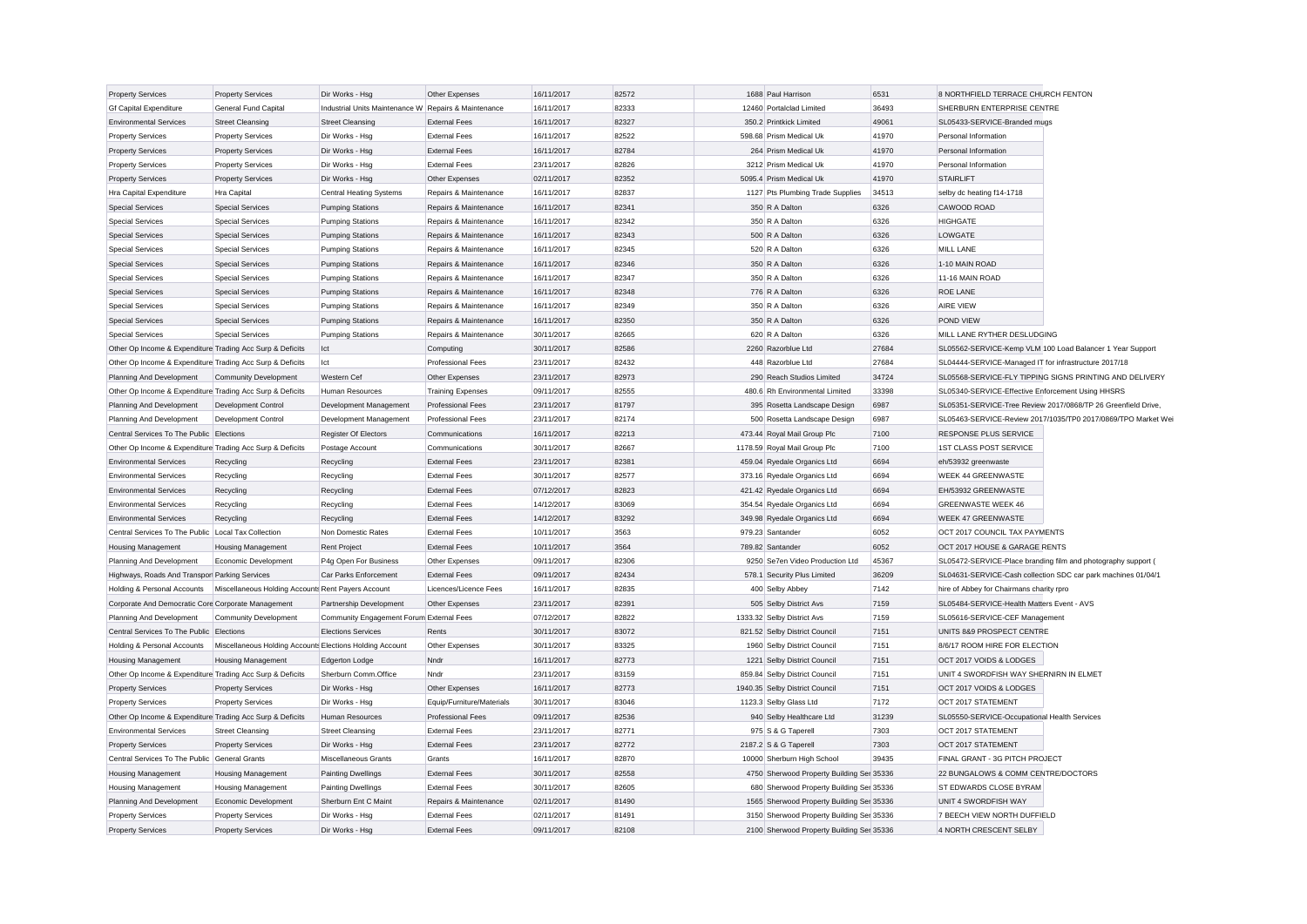| <b>Property Services</b>                                  | <b>Property Services</b>                        | Dir Works - Hsg                                      | <b>External Fees</b>                             | 09/11/2017               | 82109 |                | 2245 Sherwood Property Building Ser 35336   |       | 5 ST MARYS CRESCENT SELBY                                    |                                                               |
|-----------------------------------------------------------|-------------------------------------------------|------------------------------------------------------|--------------------------------------------------|--------------------------|-------|----------------|---------------------------------------------|-------|--------------------------------------------------------------|---------------------------------------------------------------|
| <b>Property Services</b>                                  | <b>Property Services</b>                        | Dir Works - Hsg                                      | <b>External Fees</b>                             | 09/11/2017               | 82110 |                | 835 Sherwood Property Building Ser 35336    |       | 12 THE SHRUBBERIES SELBY                                     |                                                               |
| <b>Property Services</b>                                  | <b>Property Services</b>                        | Dir Works - Hsg                                      | <b>External Fees</b>                             | 16/11/2017               | 82337 |                | 2100 Sherwood Property Building Ser 35336   |       | 45 FOXCLIFFE SELBY                                           |                                                               |
| <b>Property Services</b>                                  | <b>Property Services</b>                        | Dir Works - Hsg                                      | <b>External Fees</b>                             | 30/11/2017               | 82767 |                | 360 Sherwood Property Building Ser 35336    |       | 97 DARCY ROAD SELBY                                          |                                                               |
| <b>Property Services</b>                                  | <b>Property Services</b>                        | Dir Works - Hsg                                      | <b>External Fees</b>                             | 30/11/2017               | 82770 |                | 2248 Sherwood Property Building Ser 35336   |       | 18 BROCKLEY CLOSE SELBY                                      |                                                               |
| <b>Property Services</b>                                  | <b>Property Services</b>                        | Dir Works - Hsg                                      | <b>External Fees</b>                             | 07/12/2017               | 82974 |                | 2595 Sherwood Property Building Ser 35336   |       | 12 Carentan Close                                            |                                                               |
| <b>Environmental Services</b>                             | <b>Street Cleansing</b>                         | <b>Street Cleansing</b>                              | <b>External Fees</b>                             | 23/11/2017               | 82819 |                | 261.48 Sign Group Gb Ltd                    | 23882 | SL05519-SERVICE-Quote no 5946 25/10/17                       |                                                               |
| <b>Gf Capital Expenditure</b>                             | General Fund Capital                            | Industrial Units Maintenance W Repairs & Maintenance |                                                  | 30/11/2017               | 82755 |                | 1250 Simon Calvert Contractors Ltd          | 44422 | SHERBURN INDUSTRIAL ESTATE                                   |                                                               |
| <b>Housing Management</b>                                 | <b>Housing Management</b>                       | Fencing - Planned                                    | Repairs & Maintenance                            | 30/11/2017               | 82759 |                | 420 Simon Calvert Contractors Ltd           | 44422 | 4 THE ORCHARD                                                |                                                               |
| <b>Housing Management</b>                                 | <b>Housing Management</b>                       | Fencing - Planned                                    | Repairs & Maintenance                            | 30/11/2017               | 82762 |                | 370 Simon Calvert Contractors Ltd           | 44422 | 4 DIXON COURT                                                |                                                               |
| <b>Housing Management</b>                                 | <b>Housing Management</b>                       | Fencing - Planned                                    | Repairs & Maintenance                            | 30/11/2017               | 82764 |                | 320 Simon Calvert Contractors Ltd           | 44422 | 2 LOWGATE                                                    |                                                               |
| <b>Housing Management</b>                                 | <b>Housing Management</b>                       | Fencing - Planned                                    | Repairs & Maintenance                            | 30/11/2017               | 82765 |                | 480 Simon Calvert Contractors Ltd           | 44422 | 58 JOHNSON STREET                                            |                                                               |
| Hra Capital Expenditure                                   | Hra Capital                                     | <b>Garage Sites</b>                                  | Repairs & Maintenance                            | 30/11/2017               | 82758 |                | 1775 Simon Calvert Contractors Ltd          | 44422 | MILL CLOSE GARAGE MONK FRYSTON                               |                                                               |
| Hra Capital Expenditure                                   | Hra Capital                                     | <b>Garage Sites</b>                                  | Repairs & Maintenance                            | 30/11/2017               | 82763 |                | 1000 Simon Calvert Contractors Ltd          | 44422 | BARLEYHORN ROAD                                              |                                                               |
| Hra Capital Expenditure                                   | Hra Capital                                     | Void Property Repairs                                | Repairs & Maintenance                            | 30/11/2017               | 82757 |                | 480 Simon Calvert Contractors Ltd 44422     |       | 4 DIXON COURT SELBY                                          |                                                               |
| <b>Housing General Fund</b>                               | <b>Housing Strategy</b>                         | Pfi Scheme (Housing)                                 | Other Expenses                                   | 30/11/2017               | 82578 |                | 34644.8 South Yorkshire Housing Ass Lt 7239 |       | OCT 2017 SELBY PFI                                           |                                                               |
| <b>Environmental Services</b>                             | <b>Trade Waste</b>                              | <b>Clinical Waste</b>                                | <b>External Fees</b>                             | 30/11/2017               | 82614 |                | 523.59 Srcl Ltd                             | 7251  | OCT 2017 HAZ SHARPS                                          |                                                               |
| Planning And Development                                  | Community Development                           | Tadcaster & Villages Cef                             | Other Expenses                                   | 23/11/2017               | 83047 |                | 480 Tadcaster Town Council                  | 7297  | <b>XMAS CARD REIMBURSEMENT</b>                               |                                                               |
| <b>Environmental Services</b>                             | Recycling                                       | Recycling                                            | <b>External Fees</b>                             | 09/11/2017               | 82206 |                | 2764.44 The Maltings Organic Treatmen 35116 |       | GREEN WASTE W/E 22/10/2017                                   |                                                               |
| <b>Environmental Services</b>                             | Recycling                                       | Recycling                                            | <b>External Fees</b>                             | 09/11/2017               | 82516 |                | 1692.36 The Maltings Organic Treatmen 35116 |       | GREEN WASTE WEEK ENDING 29/10/2017                           |                                                               |
| <b>Environmental Services</b>                             | Recycling                                       | Recycling                                            | <b>External Fees</b>                             | 16/11/2017               | 82612 |                | 1927.08 The Maltings Organic Treatmen 35116 |       | W/E 05/11/17 GREENWASTE                                      |                                                               |
| <b>Environmental Services</b>                             | Recycling                                       | Recycling                                            | <b>External Fees</b>                             | 30/11/2017               | 83065 |                | 1067.76 The Maltings Organic Treatmen 35116 |       | W/E 12/11/17 GREENWASTE                                      |                                                               |
| <b>Environmental Services</b>                             | Recycling                                       | Recycling                                            | <b>External Fees</b>                             | 30/11/2017               | 83295 |                | 1597.32 The Maltings Organic Treatmen 35116 |       | W/E 19/11/17 GREENWASTE                                      |                                                               |
| <b>Housing Management</b>                                 | <b>Housing Management</b>                       | Void - Difficult To Let                              | Other Expenses                                   | 30/11/2017               | 83244 |                | 1880 T.N.B Decorators                       | 23973 | SL05412-SERVICE-Re-Decoration costs for 44 Park Road         |                                                               |
| Central Services To The Public Local Welfare Assistance   |                                                 | Local Wefare Assistance                              | Dclg                                             | 23/11/2017               | 82329 |                | 895 Training Synergy Ltd                    | 48979 | SL05407-SERVICE-1 Day UC Roll out course 07/11/17            |                                                               |
| <b>Housing General Fund</b>                               | <b>Housing Benefits Admin</b>                   | <b>Housing Benefit Admin</b>                         | <b>Training Expenses</b>                         | 23/11/2017               | 82329 |                | 3900 Training Synergy Ltd                   | 48979 | SL05407-SERVICE-6 day intro to HB course 8,9,10 and 15,16,17 |                                                               |
| Hra Capital Expenditure                                   | Hra Capital                                     | Footpath Repairs                                     | Repairs & Maintenance                            | 23/11/2017               | 82613 |                | 2100 Tunston Construction Group             | 48445 | 7 HUTCHINSON STREET SELBY                                    |                                                               |
| Hra Capital Expenditure                                   | Hra Capital                                     | Footpath Repairs                                     | Repairs & Maintenance                            | 23/11/2017               | 82750 |                | 556 Tunston Construction Group              | 48445 | 23 AUSTERBANK VIEW TADCASTER                                 |                                                               |
| Hra Capital Expenditure                                   | Hra Capital                                     | Footpath Repairs                                     | Repairs & Maintenance                            | 07/12/2017               | 82981 |                | 1950 Tunston Construction Group             | 48445 | 9 AppletreeWalk Tadcaster                                    |                                                               |
| <b>Property Services</b>                                  | <b>Property Services</b>                        | Dir Works - Hsg                                      | <b>Running Costs</b>                             | 02/11/2017               | 82419 |                | 635.76 Uk Fuels Ltd                         | 7373  | fuel                                                         |                                                               |
| <b>Property Services</b>                                  | <b>Property Services</b>                        | Dir Works - Hsg                                      | <b>Running Costs</b>                             | 09/11/2017               | 82619 |                | 894.21 Uk Fuels Ltd                         | 7373  | <b>FUEL SERVICE</b>                                          |                                                               |
|                                                           |                                                 |                                                      |                                                  | 16/11/2017               | 82871 |                | 513.33 Uk Fuels Ltd                         | 7373  | fuel                                                         |                                                               |
| <b>Property Services</b>                                  | <b>Property Services</b>                        | Dir Works - Hsg                                      | <b>Running Costs</b>                             |                          | 83350 |                | 677.94 Uk Fuels Ltd                         | 7373  | <b>FUEL SERVICE</b>                                          |                                                               |
| <b>Property Services</b><br>Planning And Development      | <b>Property Services</b><br>Development Control | Dir Works - Hsg<br>Development Management            | <b>Running Costs</b><br><b>Professional Fees</b> | 30/11/2017<br>16/11/2017 | 81609 |                | 995 Valuation Office Agency                 | 7399  | SL05576-SERVICE-DOV Input - Rosemary Garth                   |                                                               |
|                                                           |                                                 |                                                      |                                                  |                          |       |                |                                             |       |                                                              |                                                               |
| <b>Environmental Services</b>                             | Regulatory Servics - Eh                         | Pollution Monitoring                                 | Direct Salaries & Wages                          | 23/11/2017               | 82390 |                | 295 Vipauk Ltd                              | 48106 | SL05535-SERVICE-16mm camera                                  |                                                               |
| <b>Environmental Services</b>                             | Regulatory Servics - Eh                         | Pollution Monitoring                                 | <b>Direct Salaries &amp; Wages</b>               | 23/11/2017               | 82390 |                | 295 Vipauk Ltd                              | 48106 | SL05535-SERVICE-8mm camera                                   |                                                               |
| <b>Environmental Services</b>                             | Regulatory Servics - Eh                         | <b>Pollution Monitoring</b>                          | Direct Salaries & Wages                          | 23/11/2017               | 82390 |                | 985 Vipauk Ltd                              | 48106 | SL05535-SERVICE-Complete EG5 hard drive with cable set       |                                                               |
| <b>Environmental Services</b>                             | Regulatory Servics - Eh                         | Taxi & Hire Licences                                 | <b>Running Costs</b>                             | 09/11/2017               | 82564 |                | 975 Watsons                                 | 7429  | OCT 2017 TAXI TEST CARRIED OUT                               |                                                               |
| <b>Housing Management</b>                                 | <b>Housing Management</b>                       | Solid Fuel Serv-PInd                                 | Repairs & Maintenance                            | 02/11/2017               | 82388 |                | 892.95 Wdh Solutions Ltd                    | 28604 | SOLID FUEL SERVICE PROGRAMME                                 |                                                               |
| <b>Property Services</b>                                  | <b>Property Services</b>                        | Dir Works - Hsg                                      | Equip/Furniture/Materials                        | 16/11/2017               | 82538 |                | 481.98 Websters (Burn) Ltd                  | 7433  | OCT 2017 STATEMENT                                           |                                                               |
| <b>Property Services</b>                                  | <b>Property Services</b>                        | Dir Works - Hsg                                      | Contract Hire/Lease                              | 30/11/2017               | 82553 |                | 380 West Wallasey Car Hire Ltd              | 46394 | SL05675-SERVICE-Fleet Hire Reg YA65MFU - October 2017        |                                                               |
| Planning And Development                                  | Economic Development                            | Economic Development Team                            | Computing                                        | 30/11/2017               | 82748 |                | 3000 West Yorkshire Combined Auth 45290     |       | SL04814-SERVICE-Business survey boost - Selby                |                                                               |
| Planning And Development                                  | <b>Planning Policy</b>                          | Lep & Partnership Contribution Other Expenses        |                                                  | 23/11/2017               | 83049 |                | 10274 West Yorkshire Combined Auth( 45290   |       |                                                              | SL05590-SERVICE-West Yorkshire Combined Authority Partnership |
| Central Services To The Public Local Tax Collection       |                                                 | Council Tax Collection                               | Communications                                   | 02/11/2017               | 82208 | 250.97 Whistl  |                                             | 7335  | POSTAGE LOCAL TAX COURT                                      |                                                               |
| Other Op Income & Expenditure Trading Acc Surp & Deficits |                                                 | Postage Account                                      | Communications                                   | 02/11/2017               | 82207 | 781.38 Whistl  |                                             | 7335  | POSTAGE                                                      |                                                               |
| Other Op Income & Expenditure Trading Acc Surp & Deficits |                                                 | Postage Account                                      | Communications                                   | 02/11/2017               | 82424 | 613.15 Whist   |                                             | 7335  | postage 2017/43                                              |                                                               |
| Other Op Income & Expenditure Trading Acc Surp & Deficits |                                                 | Postage Account                                      | Communications                                   | 09/11/2017               | 82610 | 1846.72 Whistl |                                             | 7335  | WEEK 44 2017 POST COLLECTION                                 |                                                               |
| Other Op Income & Expenditure Trading Acc Surp & Deficits |                                                 | Postage Account                                      | Communications                                   | 23/11/2017               | 82848 | 968.53 Whistl  |                                             | 7335  | <b>POSTAGE</b>                                               |                                                               |
| Other Op Income & Expenditure Trading Acc Surp & Deficits |                                                 | Postage Account                                      | Communications                                   | 23/11/2017               | 83130 | 998.12 Whistl  |                                             | 7335  | WEEK 46 2017 POST COLLECTION                                 |                                                               |
| Other Op Income & Expenditure Trading Acc Surp & Deficits |                                                 | Postage Account                                      | Communications                                   | 30/11/2017               | 83319 | 798.14 Whistl  |                                             | 7335  | WEEK 47 2017 POST COLLECTION                                 |                                                               |
| Cultural And Related Services   Open Spaces               |                                                 | Selby Park                                           | Other Establishments                             | 23/11/2017               | 82383 |                | 22964.11 Wigan Leisure & Culture Trust      | 7447  | SELBY LEISURE SERVS MGMT FEE 01/04/-31/10                    |                                                               |
| Cultural And Related Services Open Spaces                 |                                                 | <b>Selby Park</b>                                    | Other Establishments                             | 23/11/2017               | 82530 |                | 3280.59 Wigan Leisure & Culture Trust       | 7447  | selby leisure servs mgmt fee 01/11-30/11                     |                                                               |
| Cultural And Related Services Recreation & Sport          |                                                 | Rec Grounds-Sports                                   | Other Establishments                             | 23/11/2017               | 82383 |                | 1862.55 Wigan Leisure & Culture Trust       | 7447  | SELBY LEISURE SERVS MGMT FEE 01/04/-31/10                    |                                                               |